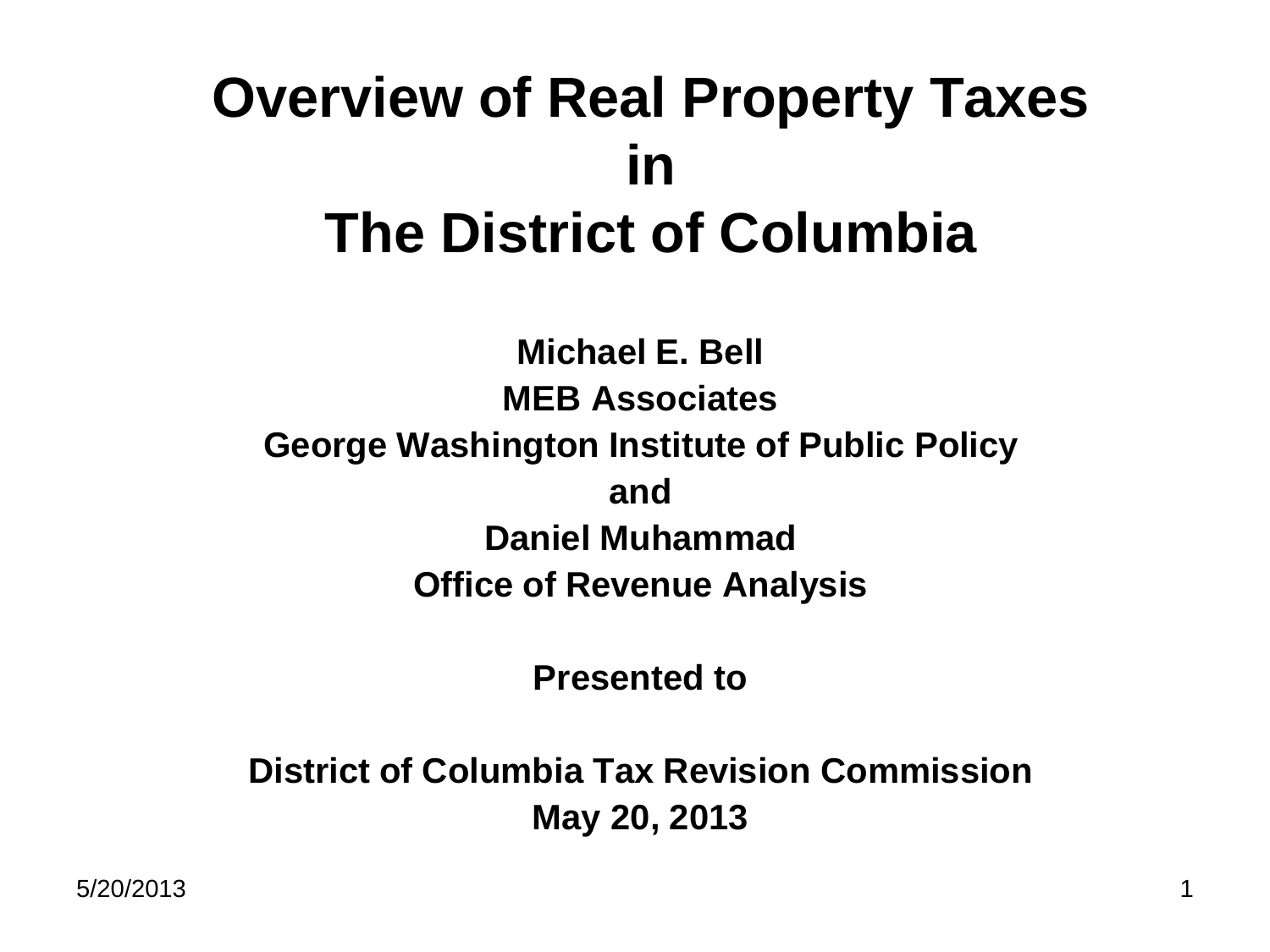# Real Property Tax Overview

- DC depends on property taxes as a share of own-source tax revenues more than state and local governments nationally and local governments in MD and VA
- Real property tax in DC has a firm foundation assessed value is 100 percent of estimated market value and is reassessed annually
- The quality of residential assessments meets standards set by the International Association of Assessing Officers and has improved across neighborhoods the last couple of years

5/20/2013 2 • Commercial assessments are more problematical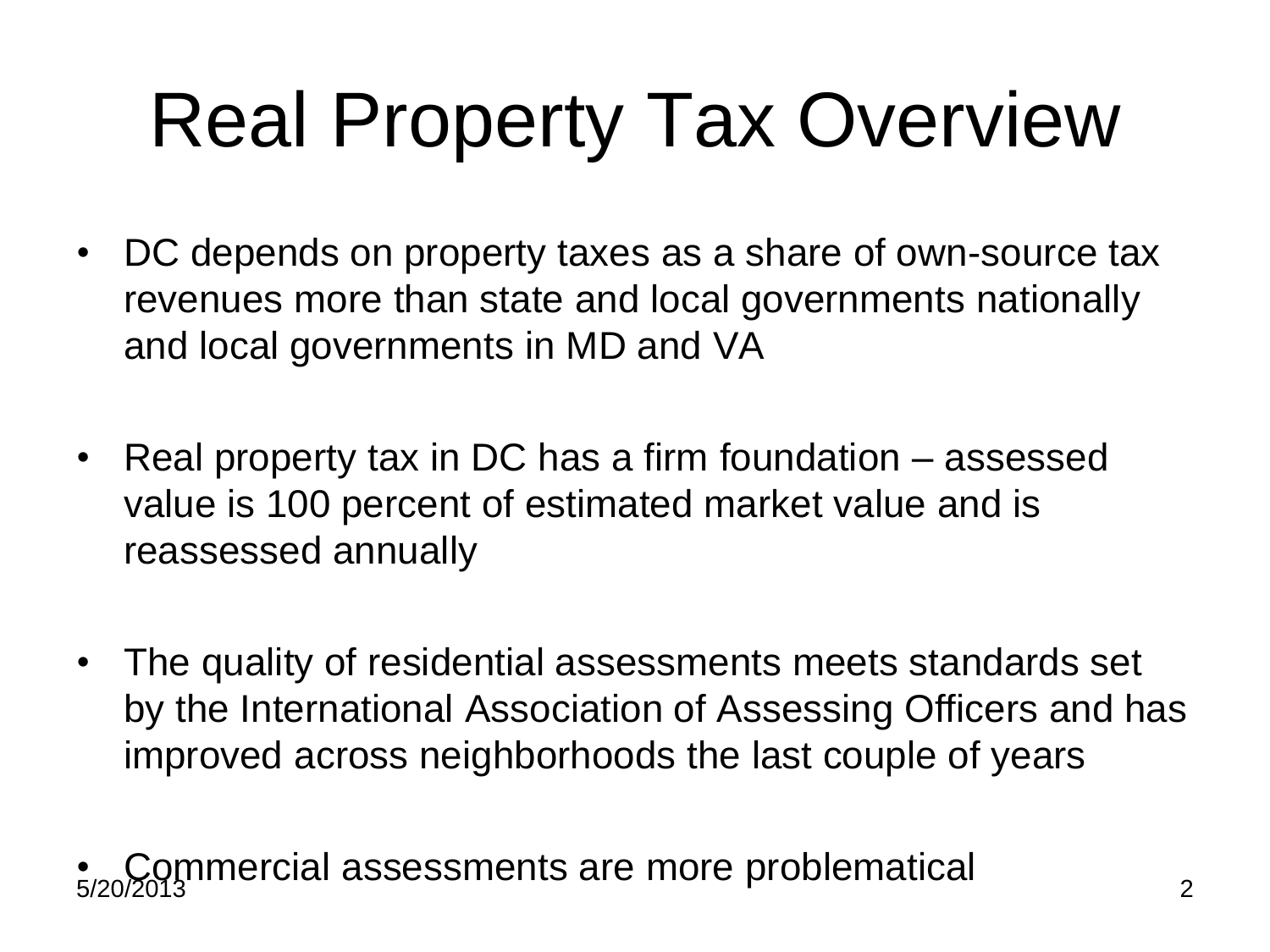### Overview (cont.)

- Property tax rates have been relatively stable over time
- Residential property tax rates are the lowest in the metro area and the commercial property tax rates are the highest
- Property tax revenue collections range between 97 and 98 percent of current levies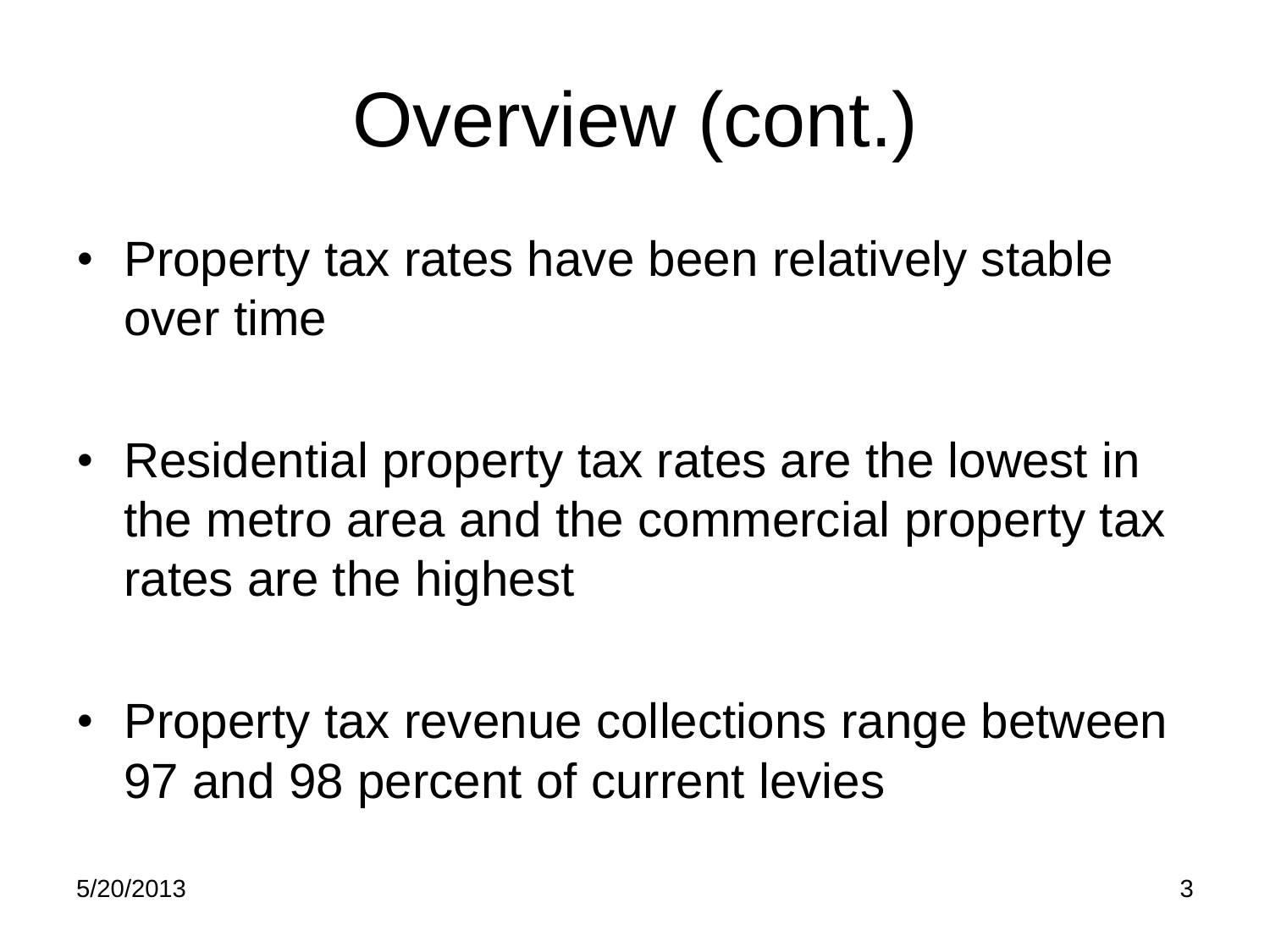# Overview (cont.)

- The District has a plethora of property tax relief mechanisms
	- Total and partial exemptions
	- Abatements
	- Credits and rebates
	- Deferrals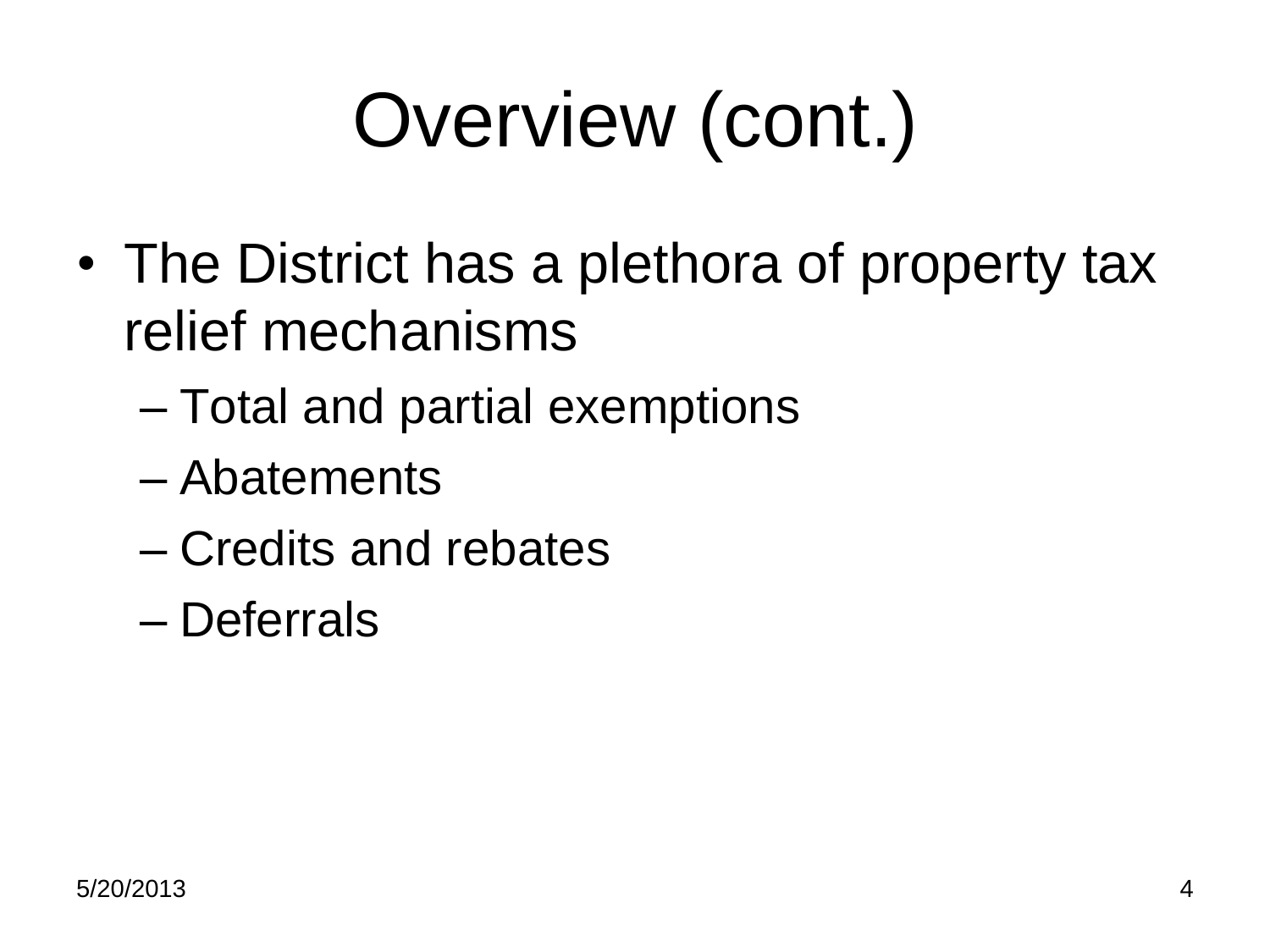#### Overview (cont.)

- Tax relief mechanisms violate uniformity requirement of property tax undermining the fairness, efficiency and transparency of the tax
- Significant differences in effective tax rates across and within different land use and taxpayer types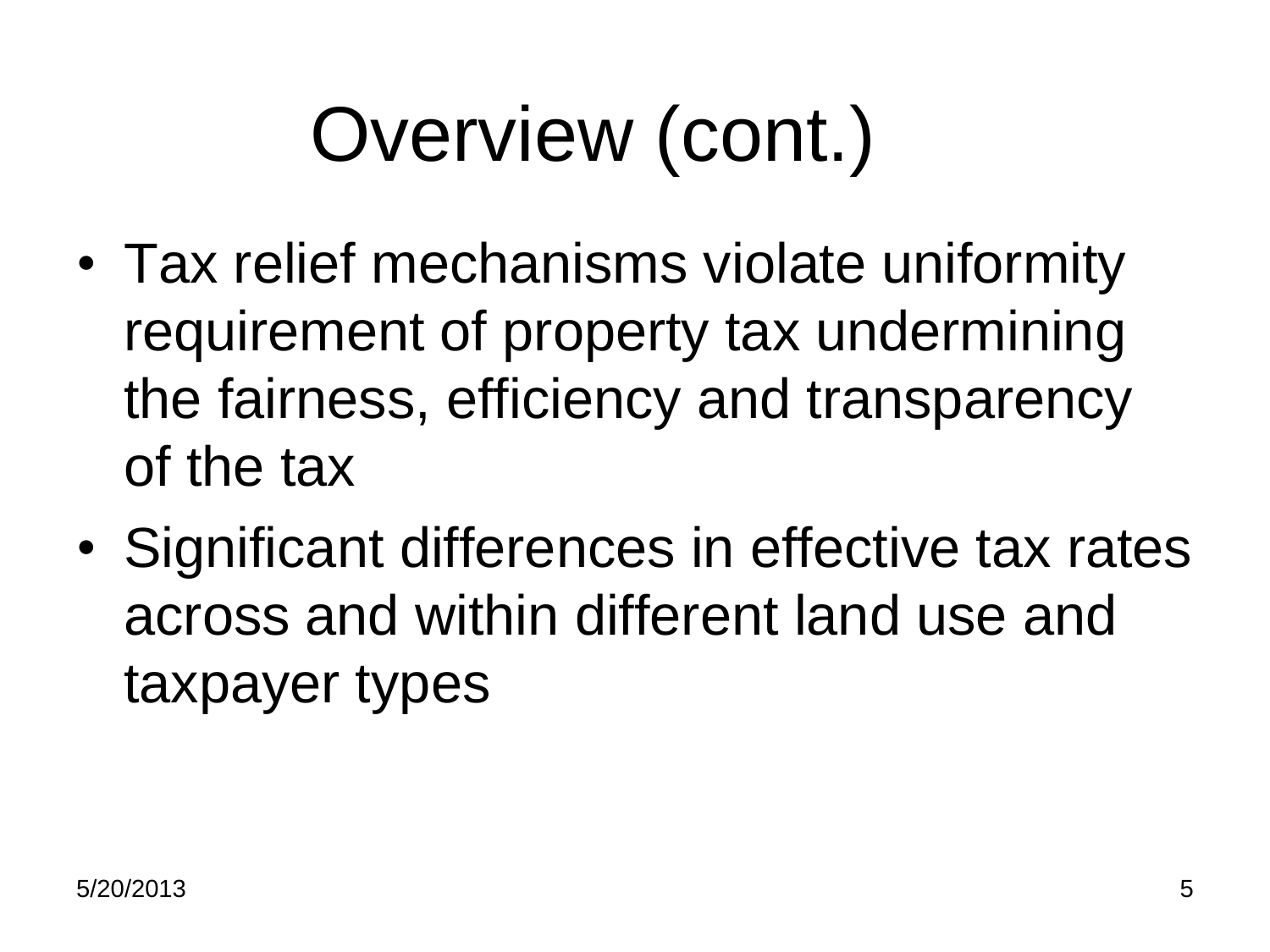

#### 5/20/2013 6